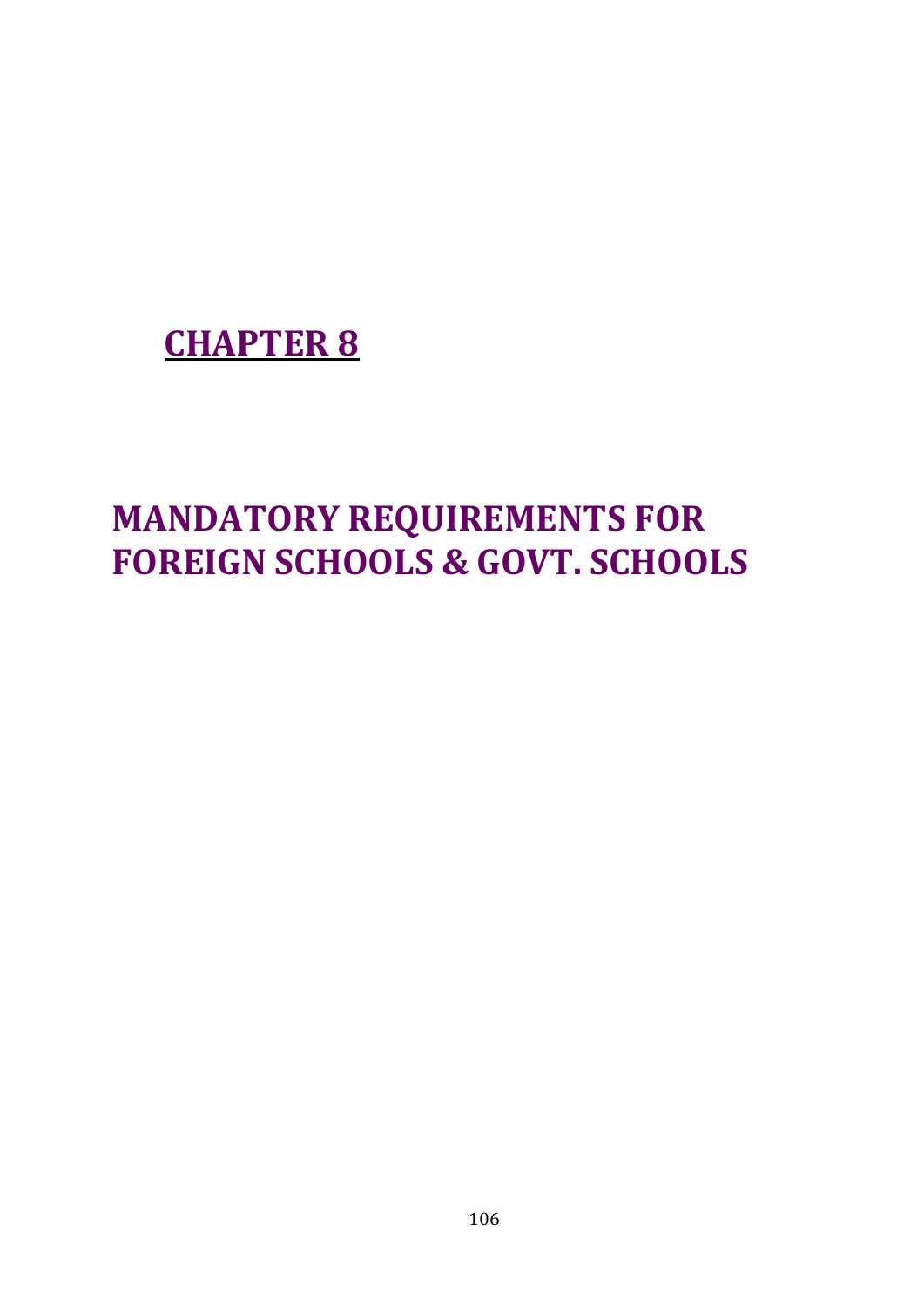#### **8.1. PROVISIONS FOR FOREIGN SCHOOLS**

The following special provisions have been made in respect of the schools situated in foreign countries seeking affiliation with the Board. The special provisions are to be read in reference to the existing provisions applicable to the schools in India. The other provisions will be applicable to the foreign schools to the extent possible if not otherwise provided for.

#### 8.1.1 **NO OBJECTION CERTIFICATE (NOC)**

The schools will submit No Objection Certificate (NOC)/letter to this effect issued after due diligence by High Commission/Consulate/Embassy of India in the concerned country.

#### 8.1.2 **TEACHERS**

The school situated in foreign country shall have qualified teachers as per the qualifications prescribed in the respective country for teachers at various levels.

#### 8.1.3 **SALARY OF TEACHERS AND STAFF**

The school situated in foreign country shall pay salary and allowances to teachers and staff as per the prescribed norms of the respective country.

#### 8.1.4 **SCHOOL MANAGEMENT COMMITTEE (SMC)**

The school situated in foreign country shall constitute a School Management Committee (SMC) if the local laws of the respective country provides/mandates for the same.

#### 8.1.5 **BUILDING, FIRE, WATER AND HYGIENE CERTIFICATES**

The school situated in foreign country shall procure the Building and Fire Safety Certificate, if issued by concerned department/s in the respective country.

#### 8.1.6 **FINANCES AND ACCOUNTS**

The school situated in foreign country shall maintain its accounts in accordance with applicable laws in the respective country.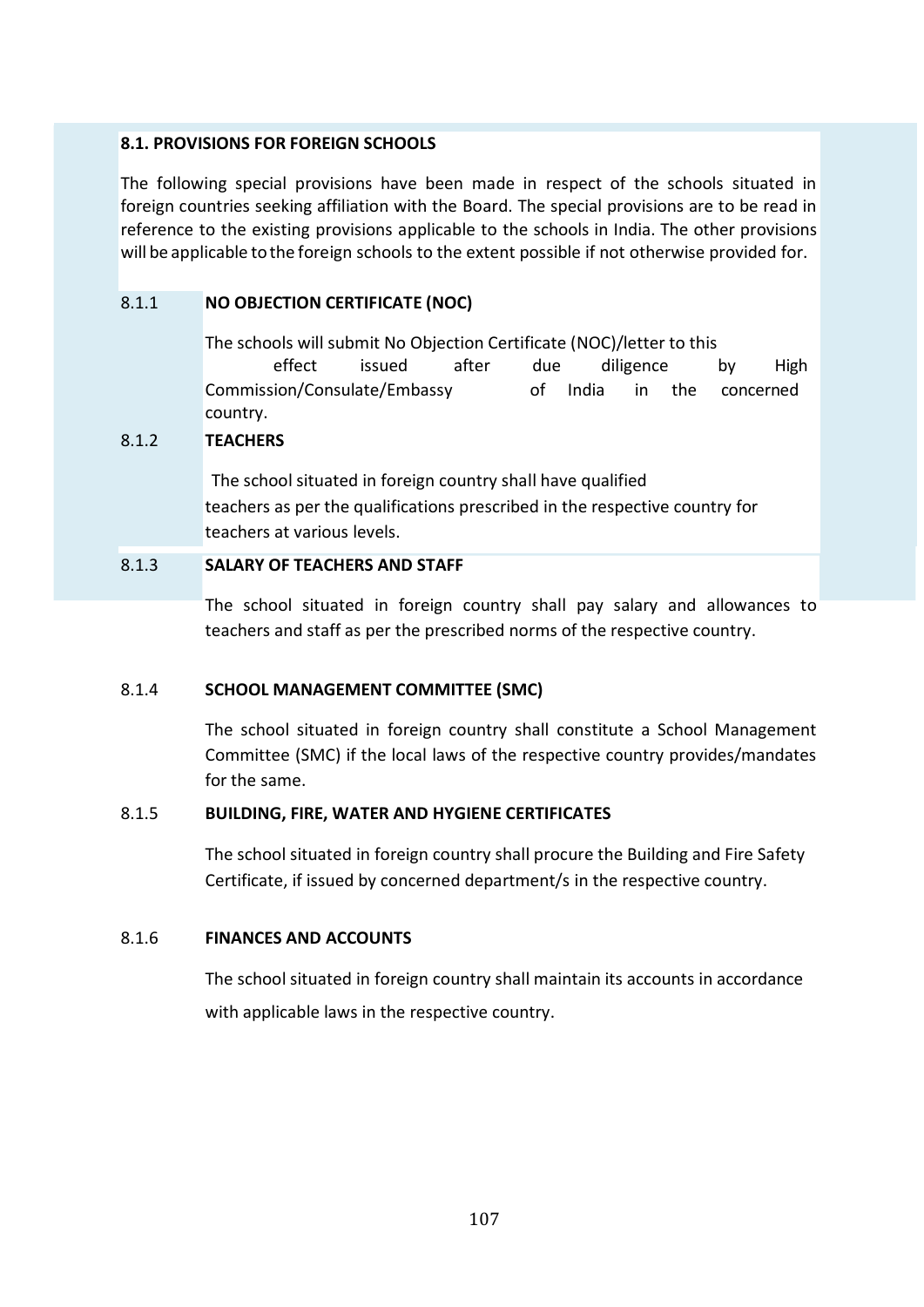#### **8.2. MANDATORY DATA/DOCUMENTS TO BE ADDED BY FOREIGN SCHOOLS**

| <b>Foreign Schools (New)</b> |  |
|------------------------------|--|
|                              |  |

| <b>CATEGORY OF</b><br><b>SCHOOL</b> | <b>MANDATORY</b><br><b>DATA</b><br><b>BE</b><br>TO.<br><b>ENTERED IN PART A OF FORM</b>                                                                                                                     | <b>MANDATORY DOCUMENTS</b><br>TO BE UPLOADED IN PART A<br><b>OF FORM</b>                                                                                                                                                                                                                                                                                                                                           |
|-------------------------------------|-------------------------------------------------------------------------------------------------------------------------------------------------------------------------------------------------------------|--------------------------------------------------------------------------------------------------------------------------------------------------------------------------------------------------------------------------------------------------------------------------------------------------------------------------------------------------------------------------------------------------------------------|
| <b>FOREIGN</b><br><b>SCHOOL</b>     | 1. NOC/Letter to this effect issued<br>High<br>by<br>Commission/Consulate/<br>Embassy of India.<br>Permission<br>2. License<br>forl<br>$\frac{1}{2}$<br>running the school issued by<br>the concerned Govt. | 1. NOC/letter to this effect<br>issued<br>High<br>by<br>Commission/ Consulate/<br><b>Embassy of India</b><br>2. License / Permission<br>for<br>running the school issued by<br>the concerned Govt.<br>3. System generated<br>self-<br>certificate signed<br>by<br>Principal and Manager of<br>the school<br>Or<br>System<br>generated<br>certificate signed by High<br>Commission/ Consulate/<br>Embassy of India. |

## **Foreign Schools (Existing)**

| <b>CATEGORY</b><br><b>OF SCHOOL</b> | <b>MANDATORY DATA TO BE</b><br>ENTERED IN PART A OF<br><b>FORM</b>                                                                                                                                                                            | <b>MANDATORY DOCUMENTS</b><br>ΤO<br>BE<br><b>UPLOADED IN PART A OF</b><br><b>FORM</b>                                                                                                                                                                                                  |
|-------------------------------------|-----------------------------------------------------------------------------------------------------------------------------------------------------------------------------------------------------------------------------------------------|----------------------------------------------------------------------------------------------------------------------------------------------------------------------------------------------------------------------------------------------------------------------------------------|
| <b>FOREIGN</b><br><b>SCHOOL</b>     | 1. NOC/Letter<br>this<br>to<br>effect issued by High<br>Commission/<br>Consulate/Embassy of India<br>2. License /Permission<br>forl<br>running the school issued by<br>the concerned Govt.<br>3. Details of schools<br>new<br>address<br>(For | 1. NOC/letter to this effect issued<br>High<br>by<br>Commission/Consulate/Embassy<br>of India<br>2. License /Permission for running<br>school<br>issued<br>the<br>by<br>the<br>concerned Govt.<br>self-<br>3. System<br>generated<br>certificate signed by Principal<br>and Manager of |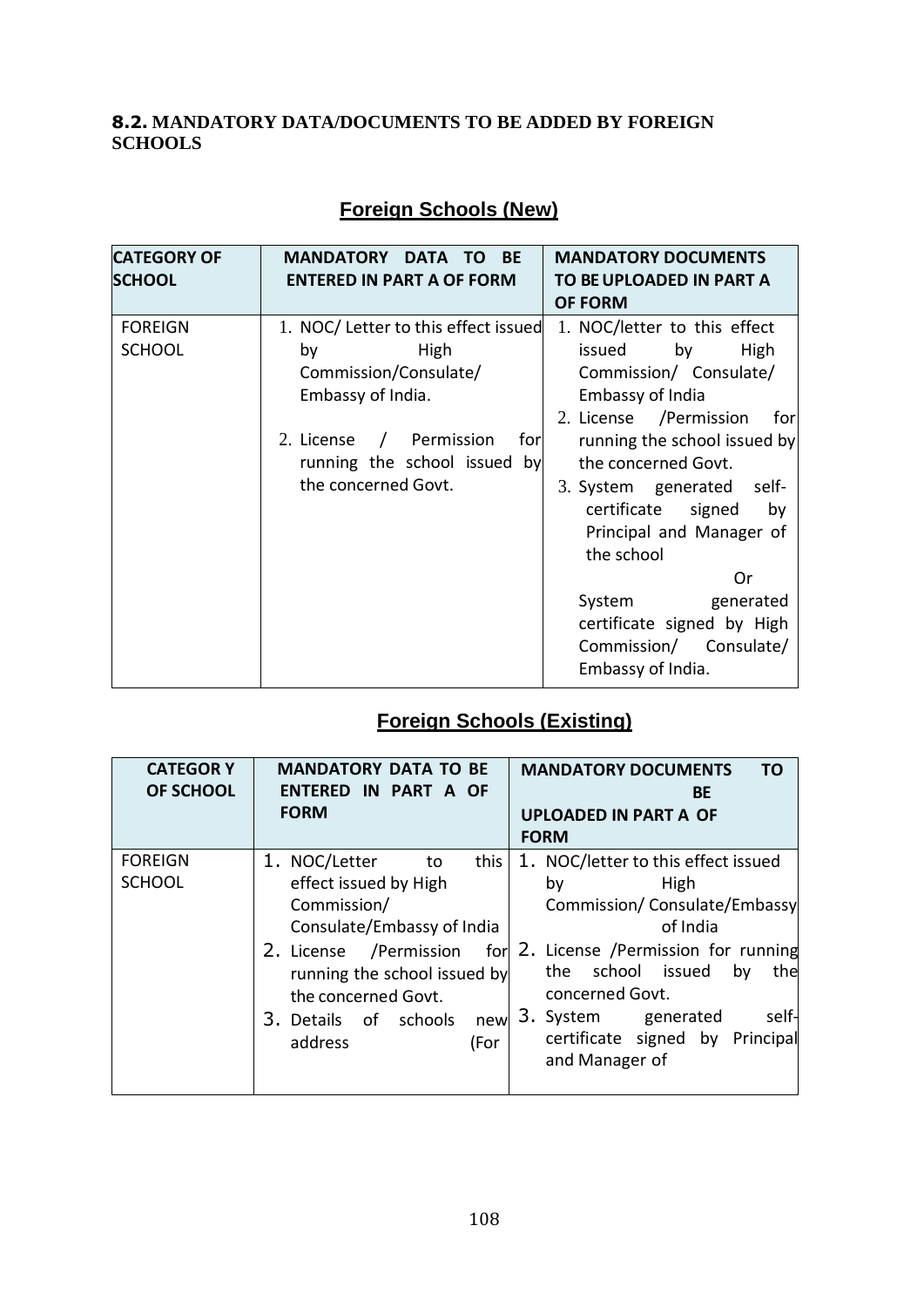| permission<br>оf<br>Shifting)                                                                                                                                                                       | <b>Site</b> | the school<br>Or                                                                                                                                                                                       |
|-----------------------------------------------------------------------------------------------------------------------------------------------------------------------------------------------------|-------------|--------------------------------------------------------------------------------------------------------------------------------------------------------------------------------------------------------|
| 4. Brief the reasons for<br>withdrawal of affiliation<br>(For Restoration of<br>affiliation)<br>5. Brief the compliance<br>against withdrawal of<br>affiliation (For Restoration<br>of affiliation) |             | generated<br>System<br>certificate signed by High<br>Commission/ Consulate/Embassy<br>of India<br>Disaffiliation Letter issued<br>4.<br>bv<br>Restoration<br><b>CBSE</b><br>(For<br>οf<br>affiliation) |

#### **8.3. MODE OF AFFILIATION:**

| <b>SNO</b>     | <b>CATEGORY OF AFFILIATION</b><br><b>RELATED APPLICATIONS</b> | <b>DETAILS</b>                                                            |
|----------------|---------------------------------------------------------------|---------------------------------------------------------------------------|
| 1              | Approval for Middle School Syllabus                           | The affiliation to the school to be                                       |
| $\overline{2}$ | Fresh Affiliation Up to Secondary<br>Level                    | basedon NOC/letter<br>granted<br>this effect issued<br>to                 |
| 3              | Secondary Level Switch-over from<br>other boards              | by<br>High<br>Commission/ Consulate/Embassy of                            |
| 4              | Fresh Affiliation up to Senior<br>Secondary Level             | License / Permission<br>India and<br>for running the school issued by the |
| 5              | Senior Secondary Level Switch-over<br>from other boards       | concerned Govt. in the manner<br>decided by the Board.                    |
| 6              | Permission of site shifting (As per<br>Status of School)      |                                                                           |
| $\overline{7}$ | Restoration of affiliation                                    | The Board may conduct visit to<br>school<br>affiliation<br>for<br>post    |
| 8              | <b>Upgradation to Secondary Level</b>                         | handholding and to acquaint the<br>school about the guidelines of         |
| 9              | <b>Upgradation to Senior Secondary</b><br>Level               | Affiliation and                                                           |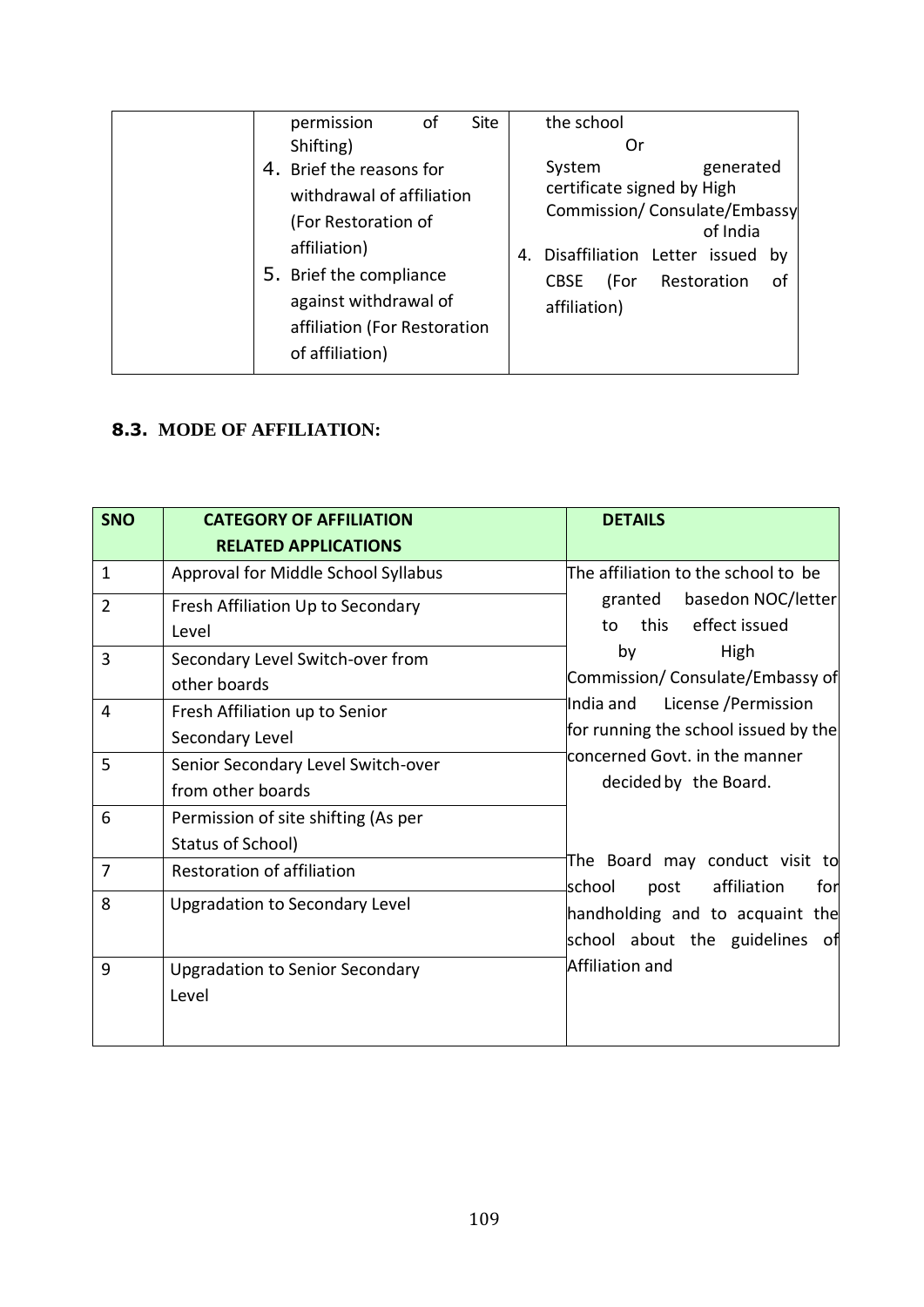| 10 | <b>Extension of Affiliation</b>                                                                                                                 | procedure<br>for<br>оfі<br>registration<br>students in Board's examination. |
|----|-------------------------------------------------------------------------------------------------------------------------------------------------|-----------------------------------------------------------------------------|
| 11 | Permission of two Shifts                                                                                                                        | Further the Board may conduct<br>inspection of the school any time as       |
| 12 | Introduction of Additional Subject                                                                                                              | and when required                                                           |
| 13 | Section increase                                                                                                                                |                                                                             |
| 14 | Permission of name change of<br>school/society (As per status of school)                                                                        |                                                                             |
| 15 | Transfer of school from one<br>society/Trust/company to<br>another registered under section 8 of<br>companies Act/Management running the school |                                                                             |

#### **8.4. Mandatory Requirement For Schools Falling Under Govt Category**

The following categories of school falls under Govt category

- Government Schools run by the Education Departments of States/UTs;
- Government Aided Schools;
- Schools run by Autonomous Organizations under the Government created for running the schools like Kendriya Vidyalaya Sangathan (KVS), Navodaya Vidyalaya Samiti (NVS), Central Tibetan Schools Organisation (CTSO), Atal Utkrisht Vidyalaya, Odisha Adarsha Vidyalaya, Eklavya Model Residential Schools (EMRS), Sainik Schools Society, Societies formed for running schools by the welfare bodies or wives association etc. of Armed Forces of the Union or Central Armed Police Forces etc;
- Schools run directly by other Government Ministries/Departments like Defence, Railways, etc. and Local Bodies.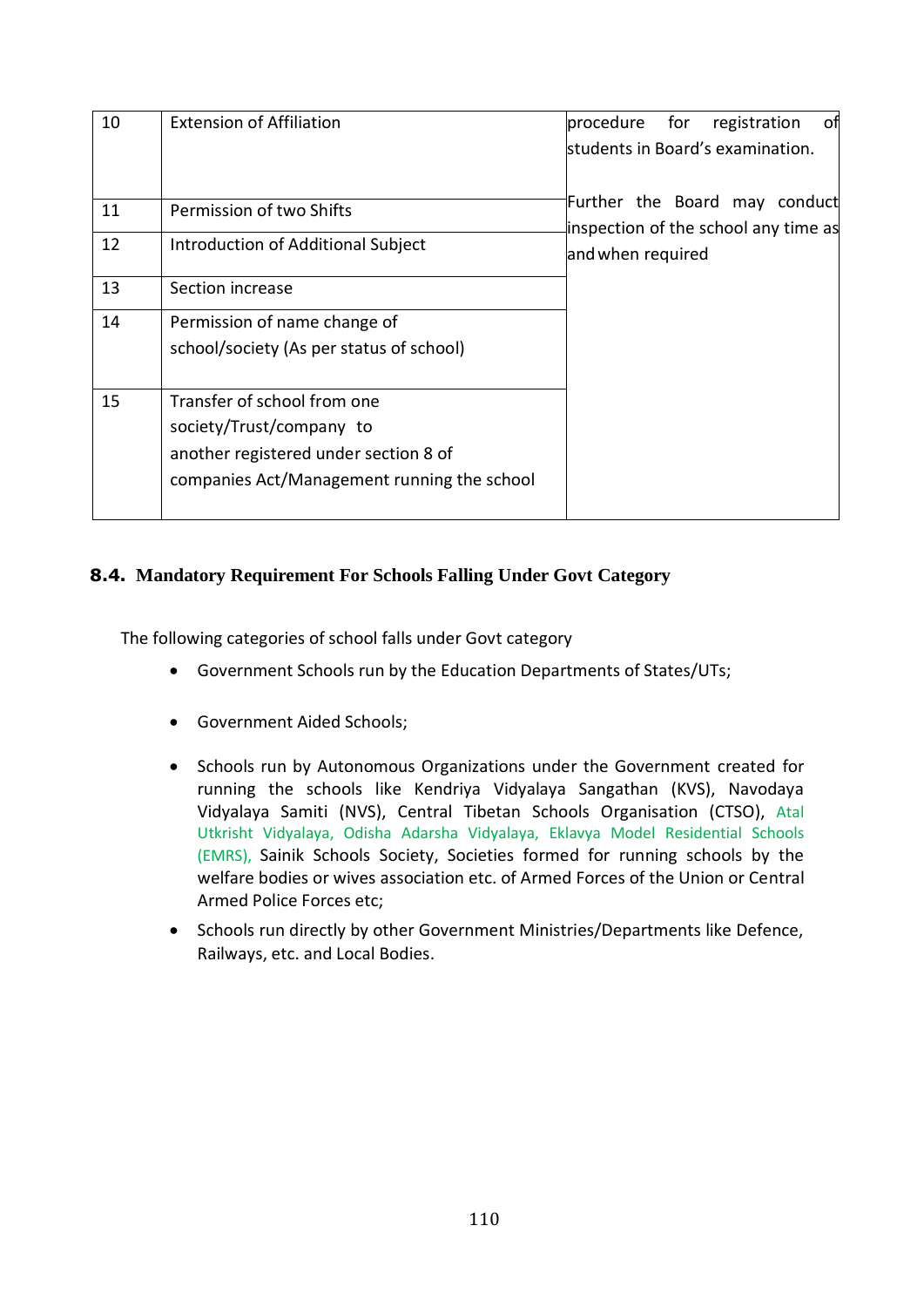## **8.4.1. MANDATORY DATA/DOCUMENTS REQUIRED :**

### **Government Schools (New)**

| <b>CATEGORY OF</b><br><b>SCHOOL</b> | <b>MANDATORY DATA TO BE</b><br><b>ENTERED IN PART A OF</b>                                                                                                                                                                                                                                                                                                                                                                                                                                                                    | <b>MANDATORY</b><br><b>DOCUMENTS TO</b><br><b>BE UPLOADED IN PART A</b>                                                                                                                                                                                                                                                                                                                                                                                                                                                                                                                                                                                                                                                                                           |
|-------------------------------------|-------------------------------------------------------------------------------------------------------------------------------------------------------------------------------------------------------------------------------------------------------------------------------------------------------------------------------------------------------------------------------------------------------------------------------------------------------------------------------------------------------------------------------|-------------------------------------------------------------------------------------------------------------------------------------------------------------------------------------------------------------------------------------------------------------------------------------------------------------------------------------------------------------------------------------------------------------------------------------------------------------------------------------------------------------------------------------------------------------------------------------------------------------------------------------------------------------------------------------------------------------------------------------------------------------------|
| <b>Regular Affiliation</b>          | <b>FORM</b><br>the<br>by<br>appropriate<br>authority<br>Kendriya<br>Vidyalaya<br>i.e<br>Sangathan/<br>Navodaya<br>Vidyalaya<br>Samiti/<br>Directorate<br>of<br>Education/Education<br>Department<br>or<br>$\prime$<br>authorized signatory<br>2. Approval letter issued by<br>appropriate Govt. authority<br>3. Fire safety - Availability,<br><b>Authority &amp; Validity</b><br>4. Building Safety - Availability,<br><b>Authority &amp; Validity</b><br>5. Land Certificate/Allotment<br>Letter<br>6. Society Registration | <b>OF FORM</b><br>1. Establishment letter issued 1. Establishment letter issued by the<br>appropriate authority<br>i.e Kendriya Vidyalaya Sangathan/<br>Navodaya Vidyalaya<br>Samiti/<br>Directorate<br>οf<br>Education/Education Department /<br>or authorized signatory<br>letter<br>2. Approval<br>issued<br>by<br>appropriate Govt authority<br>3. Fire Safety Certificate<br>4. Building Safety Certificate<br>5. System generated self- certificate<br>signed by the Principal of the<br>school<br>Or<br>System<br>generated<br>certificate signed by competent<br>authority<br>running the school i.e Kendriya<br>Vidyalaya<br>Sangathan / Navodaya Vidyalaya<br>Samiti/<br>Directorate<br>of<br>Education/Education<br>Department/authorized<br>signatory |
|                                     |                                                                                                                                                                                                                                                                                                                                                                                                                                                                                                                               |                                                                                                                                                                                                                                                                                                                                                                                                                                                                                                                                                                                                                                                                                                                                                                   |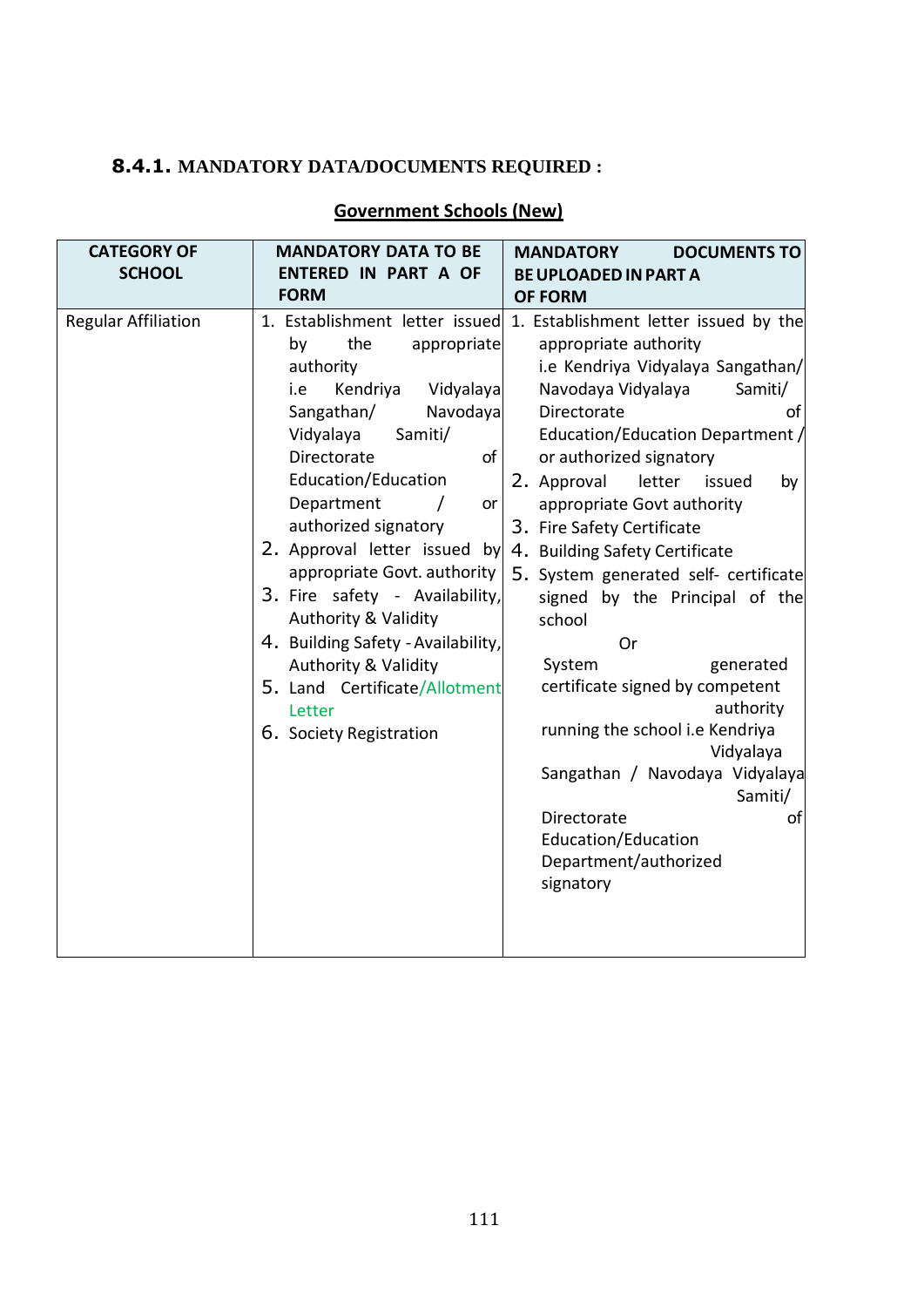| <b>CATEGORY OF</b><br><b>SCHOOL</b> | <b>MANDATORY DATA</b><br><b>BE</b><br><b>TO</b><br><b>ENTERED</b><br>IN<br><b>PART A OF FORM</b>                                                                                                                                                                                                                                                                                                                                                                                           | <b>MANDATORY</b><br><b>DOCUMENTS</b><br><b>BE</b><br><b>TO</b><br><b>UPLOADED IN PART A OF FORM</b>                                                                                                                                                                                                                                                                                                                                                                                                                                          |
|-------------------------------------|--------------------------------------------------------------------------------------------------------------------------------------------------------------------------------------------------------------------------------------------------------------------------------------------------------------------------------------------------------------------------------------------------------------------------------------------------------------------------------------------|----------------------------------------------------------------------------------------------------------------------------------------------------------------------------------------------------------------------------------------------------------------------------------------------------------------------------------------------------------------------------------------------------------------------------------------------------------------------------------------------------------------------------------------------|
| <b>Regular Affiliation</b>          | 1. Approval<br>letter<br>issued<br>by<br>Govt.<br>appropriate<br>authority<br>2. Fire<br>safety<br>Availability, Authority &<br>Validity<br>3. Building<br>Safety<br>Availability, Authority &<br>Validity<br>4. Land<br>Certificate/Allotment<br>Letter<br>5. Society Registration<br>6. Brief the reasons for<br>withdrawal of affiliation<br>(For Restoration of<br>affiliation)<br>7. Brief the compliance<br>against withdrawal of<br>affiliation (For<br>Restoration of affiliation) | 1. Approval<br>letter<br>issued<br>by<br>appropriate Govt authority<br>2. Fire Safety Certificate<br>3. Building Safety Certificate<br>4. System generated self-certificate signed<br>by Principal of the school<br>Or<br>certificate<br>System<br>generated<br>signed by competent authority running<br>the school i.e Kendriya Vidyalaya<br>Sangathan / Navodaya Vidyalaya Samiti/<br>Directorate of Education/Education<br>Department/authorized signatory<br>5. Disaffiliation Letter issued by CBSE<br>(For Restoration of affiliation) |

## Government Schools (Existing)

#### **8.4.2 MODE OF AFFILIATION:**

| S.NO. | <b>CATEOGRY OF AFFILIATION RELATED</b>   | <b>DETAILS</b>                |
|-------|------------------------------------------|-------------------------------|
|       | <b>APPLICATIONS</b>                      |                               |
| 1.    | Approval for Middle School Syllabus      | The affiliation to the school |
| 2.    | Fresh Affiliation up to Secondary Level  | to be granted based on        |
|       |                                          | Establishment Letter issued   |
| 3.    | Secondary Level Switch-over from other   | by the appropriate authority  |
|       | <b>Boards</b>                            | Kendriya Vidyalaya<br>ie.     |
| 4.    | Fresh Affiliation up to Senior Secondary | Navodaya<br>Sangathan /       |
|       | Level                                    | Vidyalaya Samiti              |
| 5.    | Senior Secondary Level Switch-over       | Directorate of Education      |
|       | from other Boards.                       |                               |